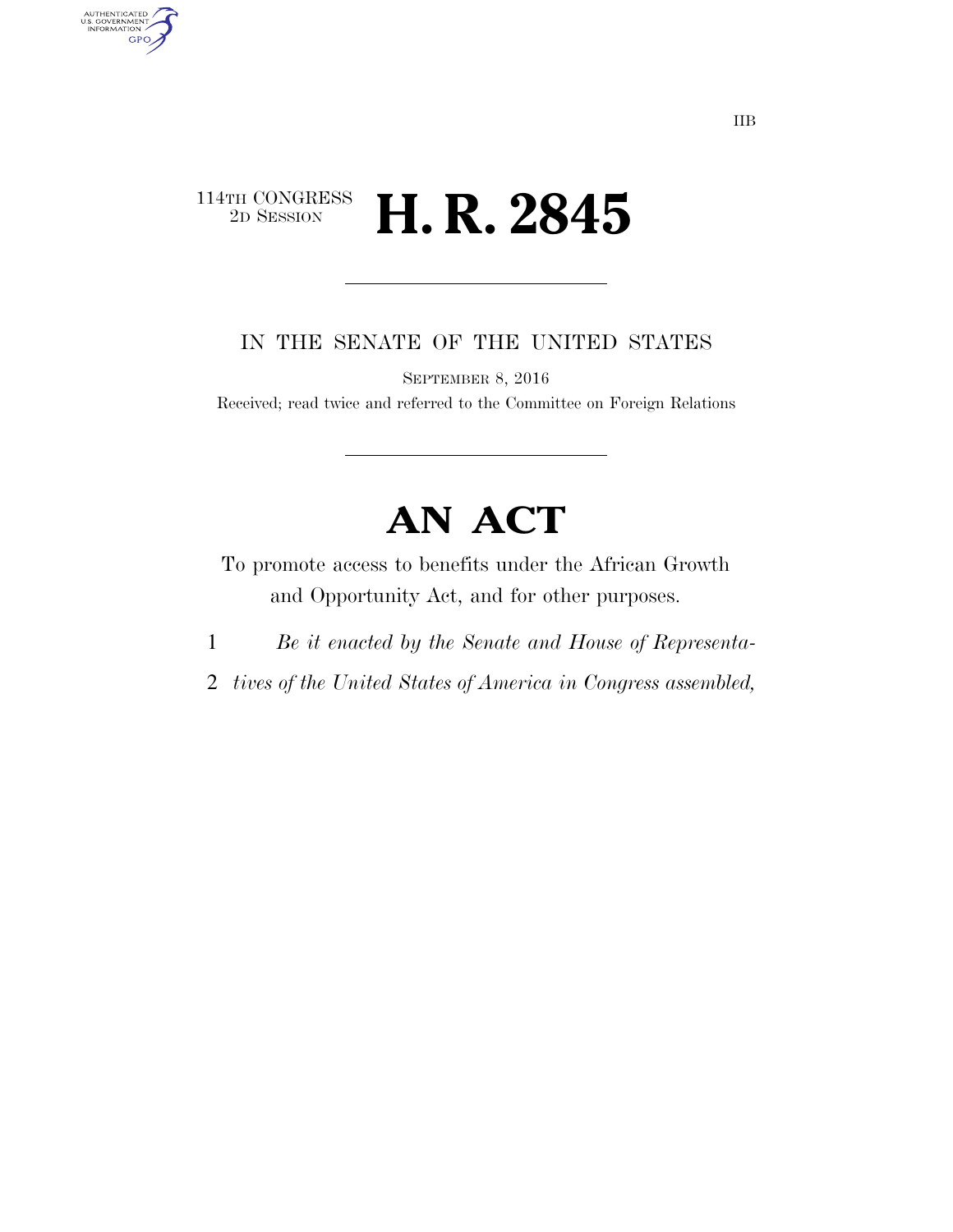#### **SECTION 1. SHORT TITLE.**

 This Act may be cited as the ''AGOA Enhancement Act of 2015''.

#### **SEC. 2. STATEMENT OF POLICY.**

 It is the policy of the United States to support efforts to —

 (1) improve the rule of law, promote free and fair elections, strengthen and expand the private sec- tor, and fight corruption in sub-Saharan Africa; and (2) promote the role of women in social, polit- ical, and economic development in sub-Saharan Afri-ca.

#### **SEC. 3. ACTIVITIES IN SUPPORT OF TRANSPARENCY.**

(a) AGOA WEBSITE.—

 (1) IN GENERAL.—The President shall establish a website for the collection and dissemination of in- formation regarding the African Growth and Oppor-18 tunity Act (in this section referred to as the "AGOA" website'').

 (2) CONTENTS.—The President shall publish on the AGOA website the information described in paragraph (1), including—

 (A) information and technical assistance provided at United States Agency for Inter-national Development regional trade hubs; and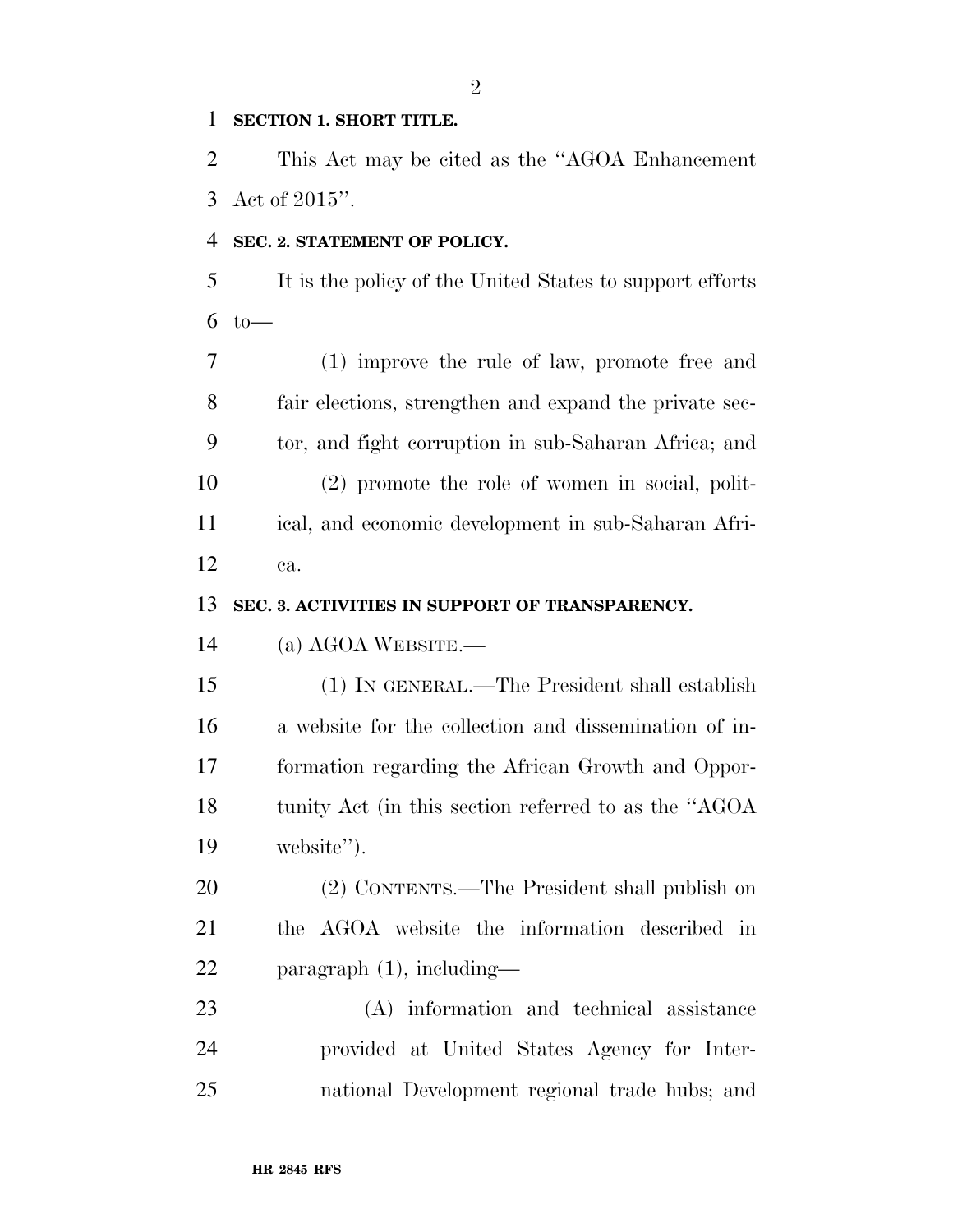| $\mathbf{1}$   | (B) a link to websites of United States em-            |
|----------------|--------------------------------------------------------|
| $\overline{2}$ | bassies located in eligible sub-Saharan African        |
| 3              | countries.                                             |
| 4              | (3) ACTIONS BY UNITED STATES EMBASSIES.—               |
| 5              | The Secretary of State should direct United States     |
| 6              | embassies located in eligible sub-Saharan African      |
| 7              | countries to-                                          |
| 8              | (A) promote the use by such countries of               |
| 9              | the benefits available under the African Growth        |
| 10             | and Opportunity Act; and                               |
| 11             | (B) include on a publicly available Internet           |
| 12             | website of such diplomatic missions a link to          |
| 13             | the AGOA website.                                      |
| 14             | (b) AGOA FORUM.—The President should, after            |
| 15             | each meeting of the United States-Sub-Saharan Africa   |
| 16             | Trade and Economic Cooperation Forum, publish on the   |
| 17             | AGOA website established under subsection (a) the fol- |
| 18             | lowing:                                                |
| 19             | (1) All outcomes of the meeting of the Forum,          |
| 20             | including any commitments made by member coun-         |
| 21             | tries and the private sector.                          |
| 22             | (2) An assessment of progress made with re-            |
| 23             | spect to any commitments made by member coun-          |
| 24             | tries and the private sector from the previous meet-   |
| 25             | ing of the Forum.                                      |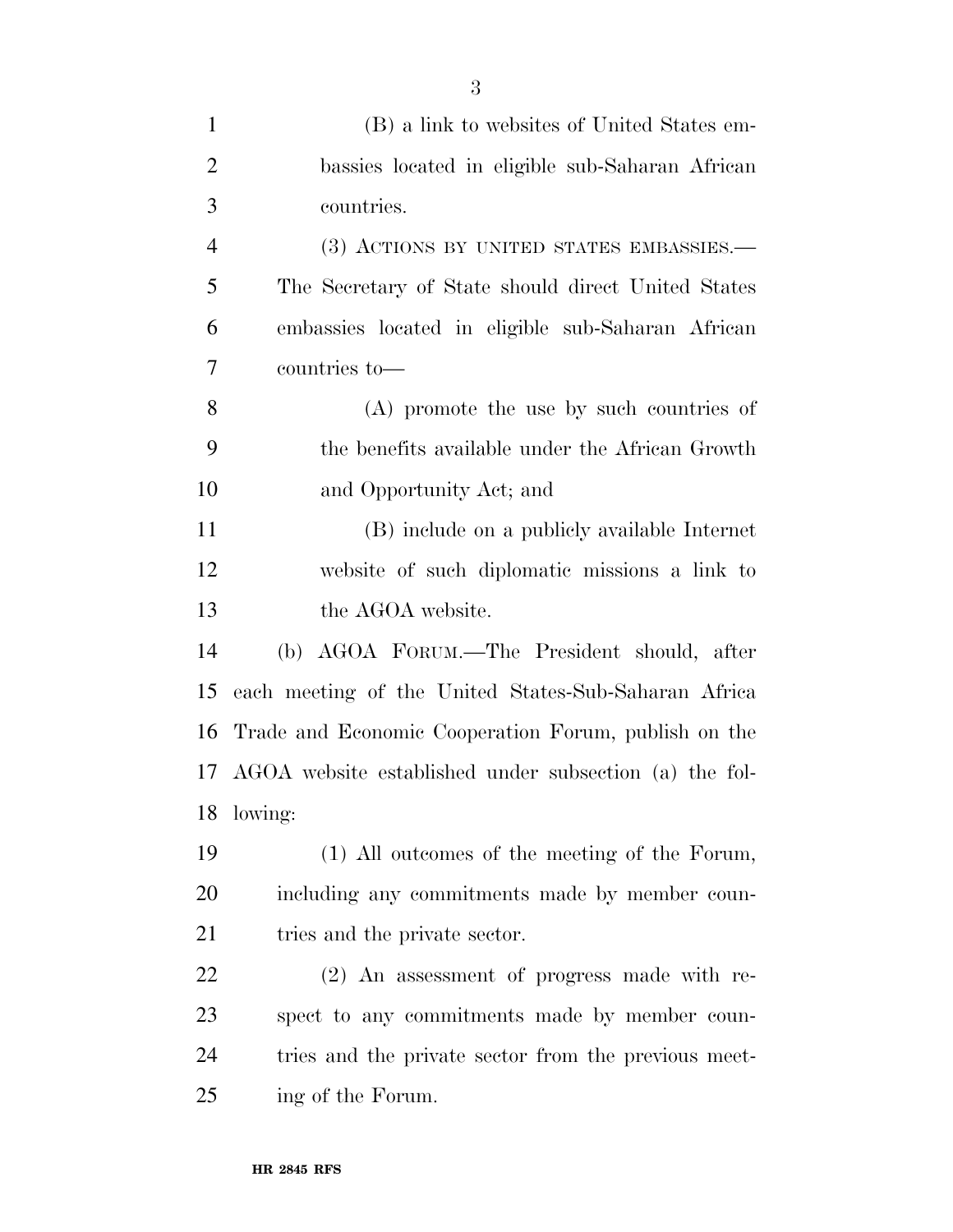(c) OTHER INFORMATION.—The President should disseminate information required by this section in a dig- ital format to the public and publish such information on the AGOA website established under subsection (a).

 (d) DEFINITION.—In this section, the term ''eligible sub-Saharan African country'' means a country that the President has determined meets the eligibility require- ments set forth in section 104 of the African Growth and Opportunity Act.

## **SEC. 4. ACTIVITIES IN SUPPORT OF TRADE CAPACITY BUILDING.**

 (a) IN GENERAL.—The President should take the fol-lowing actions:

 (1) Develop and implement policies to— (A) encourage and facilitate trans-bound- ary cooperation among eligible sub-Saharan Af- rican countries in order to facilitate trade; and (B) encourage the provision of technical assistance to eligible sub-Saharan African coun- tries to establish and sustain adequate trade ca-21 pacity development.

 (2) Provide specific training for business in eli- gible sub-Saharan African countries and government trade officials of eligible sub-Saharan African coun-tries on utilizing access to the benefits of the African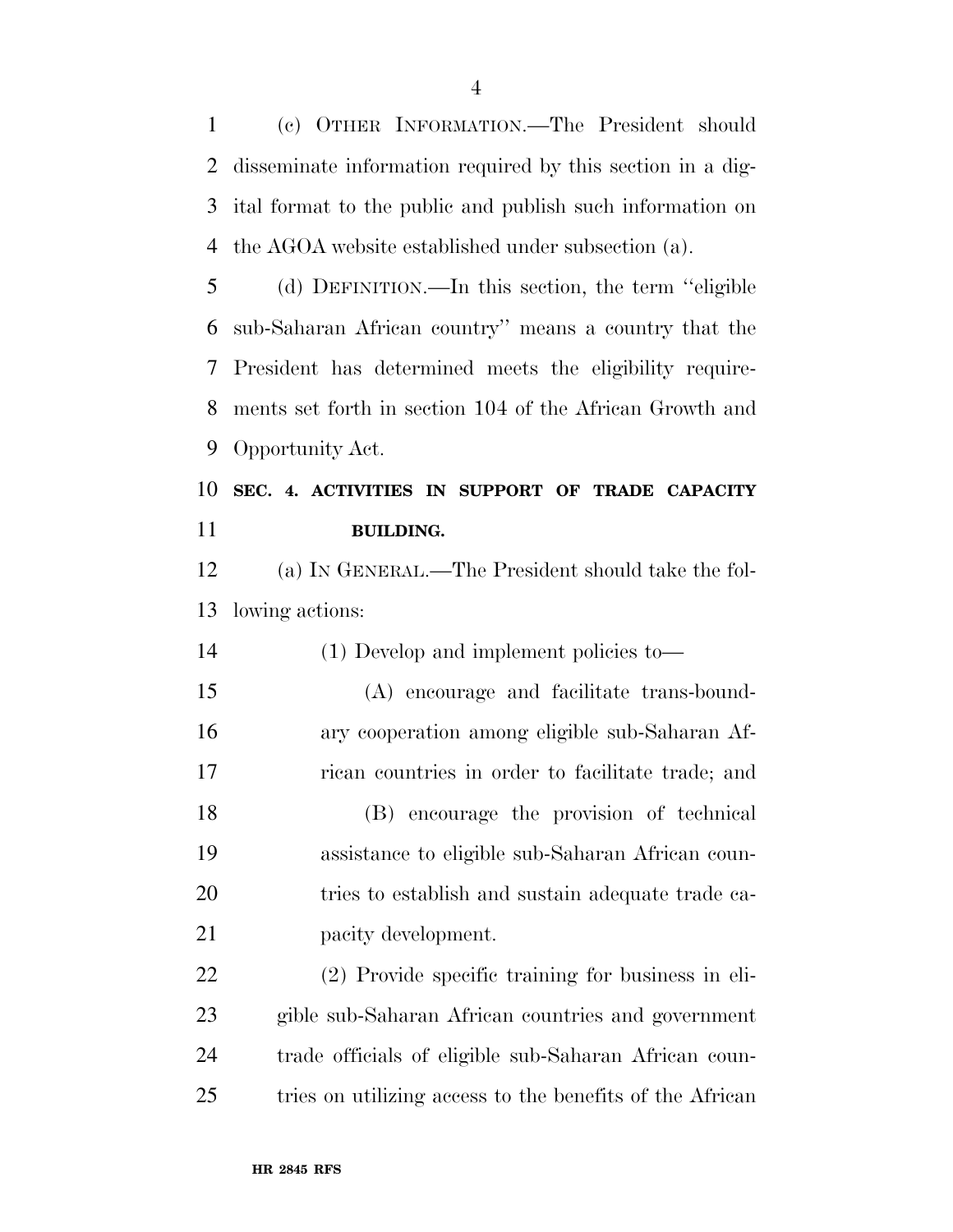| $\mathbf{1}$   | Growth and Opportunity Act and other trade pref-                |
|----------------|-----------------------------------------------------------------|
| $\overline{2}$ | erence programs.                                                |
| 3              | (3) Provide capacity building for African entre-                |
| $\overline{4}$ | preneurs and trade associations on production strat-            |
| 5              | egies, quality standards, formation of cooperatives,            |
| 6              | and market research and market development.                     |
| 7              | (4) Provide capacity building training to pro-                  |
| 8              | mote diversification of African products and value-             |
| 9              | added processing.                                               |
| 10             | (5) Provide capacity building and technical as-                 |
| 11             | sistance funding for African businesses and institu-            |
| 12             | tions to help such businesses and institutions comply           |
| 13             | with United States counter-terrorism initiatives and            |
| 14             | policies.                                                       |
| 15             | (b) DEFINITION.—In this section, the term "eligible             |
| 16             | sub-Saharan African country" means a country that the           |
| 17             | President has determined meets the eligibility require-         |
| 18             | ments set forth in section 104 of the African Growth and        |
| 19             | Opportunity Act.                                                |
| 20             | SEC. 5. CONCURRENT COMPACTS UNDER THE MILLENNIUM                |
| 21             | <b>CHALLENGE ACT OF 2003.</b>                                   |
| 22             | (a) IN GENERAL.—Section 609 of the Millennium                   |
| 23             | Challenge Act of $2003$ $(22 \text{ U.S.C. } 7708)$ is amended— |
| 24             | (1) by striking the first sentence of subsection                |
| 25             | (k);                                                            |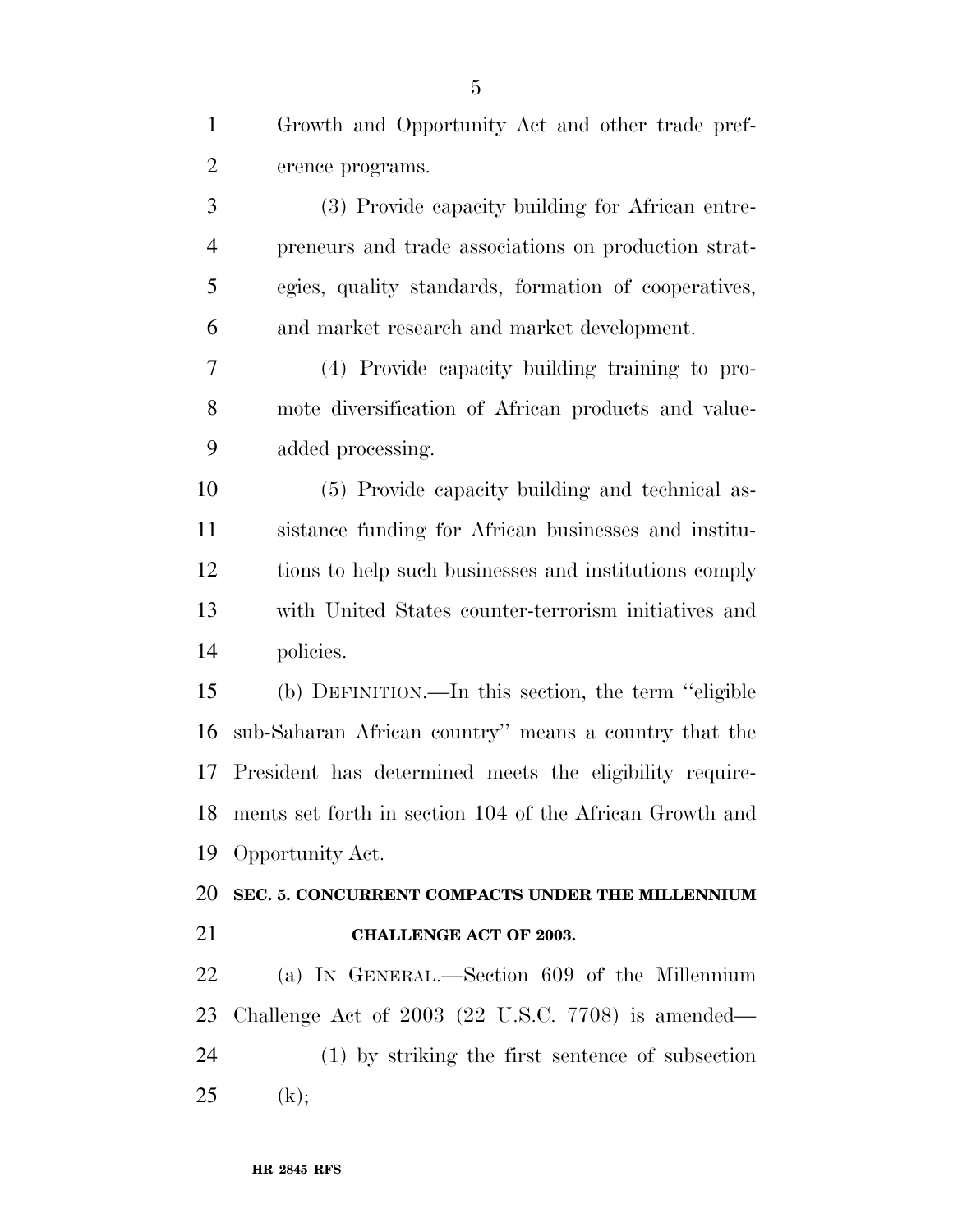(2) by redesignating subsection (k) (as so amended) as subsection (l); and

 (3) by inserting after subsection (j) the fol-lowing:

 ''(k) CONCURRENT COMPACTS.—An eligible country that has entered into and has in effect a Compact under this section may enter into and have in effect at the same time not more than one additional Compact in accordance with the requirements of this title if—

 $\mathcal{L}(1)$  one or both of the Compacts are or will be for purposes of regional economic integration, in- creased regional trade, or cross-border collabora-tions; and

 $(2)$  the Board determines that the country is making considerable and demonstrable progress in implementing the terms of the existing Compact and supplementary agreements thereto.''.

 (b) CONFORMING AMENDMENT.—Section 19 613(b)(2)(A) of such Act (22 U.S.C. 7712(b)(2)(A)) is amended by striking ''the'' before ''Compact'' and insert-ing ''any''.

 (c) APPLICABILITY.—The amendments made by this section apply with respect to Compacts entered into be-tween the United States and an eligible country under the